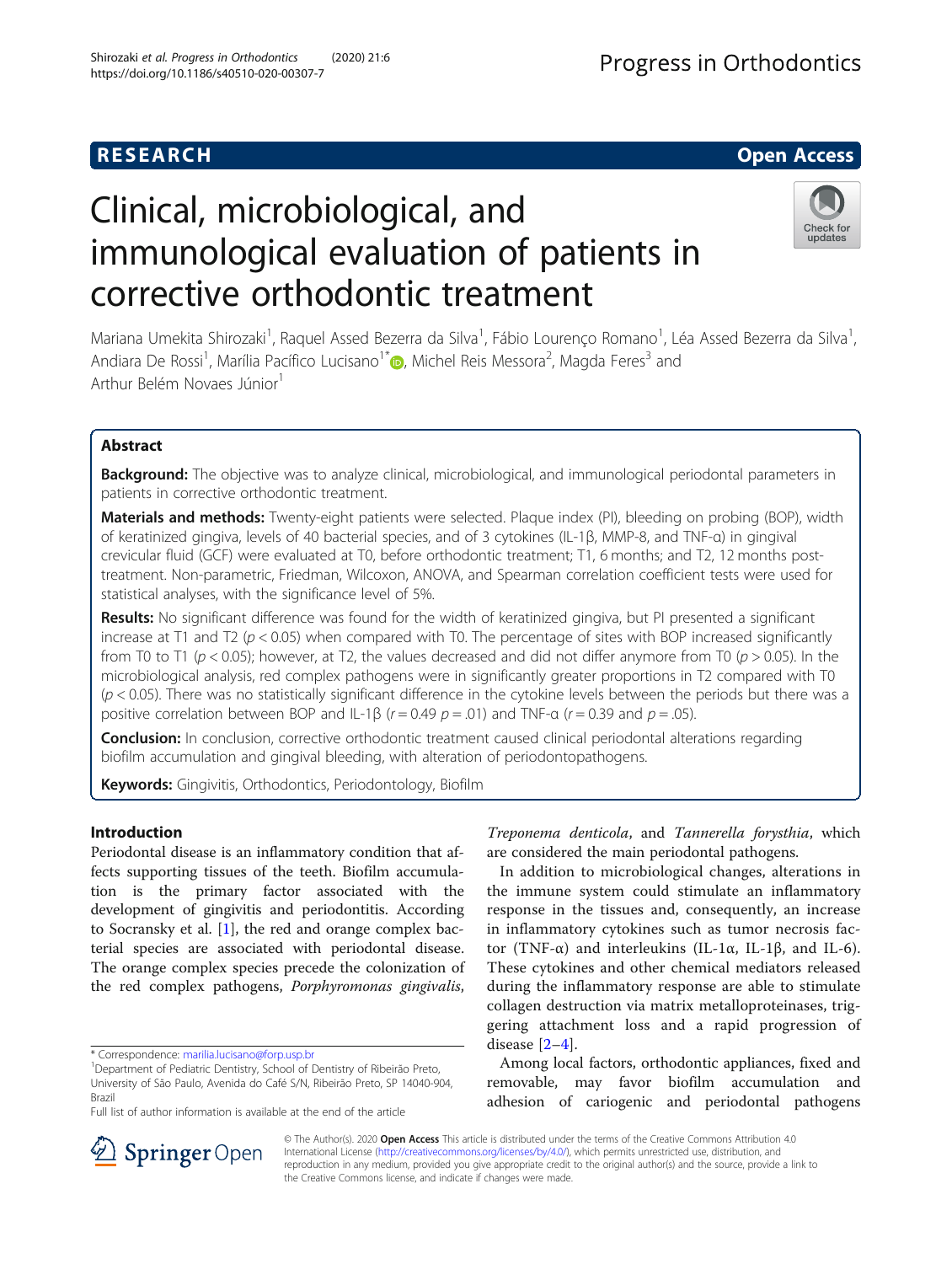microorganisms, and, consequently, periodontal diseases and carious lesions development [[5,](#page-7-0) [6\]](#page-7-0). These clinical changes are mostly related to quantitative and qualitative changes of the oral microbiota. Some studies described the microbial changes in the oral cavity and observed a greater accumulation of cariogenic species and periodontal pathogens, such as species from the genera Prevotella, Bacteroides, Fusobacteria, and Lactobacillus, as well as, T. denticola, Eikenella corrodens, T. forsythia, and Aggregatibacter actionmycetemcomitans [[7,](#page-7-0) [8\]](#page-7-0).

Many studies aimed to determine the effects of orthodontic appliances in periodontal health and the microbiological composition of the dental biofilm. In general, there was a negative change in clinical parameters, such as excessive biofilm accumulation, greater gingival index, bleeding on probing, gingival enlargement, deepening of pockets and, very often, higher levels of inflammation and gingival bleeding, characterizing the onset of periodontal disease [\[6](#page-7-0), [9](#page-7-0)–[11\]](#page-7-0).

Besides clinical and microbiological parameters, immunological changes can occur in the gingival crevicular fluid after orthodontic appliance bonding. Pathological conditions produce cytokines in response to the presence of microorganisms [\[12,](#page-7-0) [13\]](#page-7-0). Van Gastel et al. [[14](#page-7-0)] observed immunological changes by means of cytokine levels in gingival crevicular fluid (GCF) of patients with orthodontic appliances. The authors showed an increase in clinical indexes and biofilm pathogenicity but there was not a statistically significant difference in cytokine levels. On the other hand, Bergamo et al. [[15](#page-7-0)] analyzed the influence of different types of brackets in the levels of five cytokines in GCF and observed an increase of these cytokines. Giannopoulou et al. [\[16\]](#page-7-0) also showed an increase in the expression of IL-1β and IL-8 in patients with corrective orthodontic appliances.

Due to this close relation between periodontics and orthodontics, it is of extreme importance to analyze all periodontal changes that patients may present during orthodontic treatment. Although previous studies have assessed the association between orthodontic appliances and several periodontal outcomes such as clinical, hostinflammatory, and microbiological changes in biofilm, no studies to date have thoroughly evaluated all these aspects at the same patients. Thus, the aim of this study was to analyze periodontal parameters in patients during corrective orthodontic treatment, through clinical measurements, microbiological evaluation of 40 bacterial species by checkerboard DNA-DNA hybridization technique, and immunological evaluation with cytokine analyses by a multiplexing analyzer. The null hypotheses tested were as follows: (1) that there is no difference in the periodontal status before and during orthodontic treatment, and (2) there is no correlation between clinical indexes and immunological changes.

# Material and methods

The study was approved by the Experimental Ethics Committee, School of Dentistry of Ribeirão Preto, University of São Paulo, Ribeirão Preto, Brazil (CAAE 56279916.0.0000.5419).

Twenty-eight patients (11–44 years old; mean, 14.35 years) were selected. Patients being treated in the Orthodontic Clinic of the School of Dentistry of Ribeirão Preto, University of São Paulo (Brazil) were selected. The inclusion criteria were as follows: complete permanent dentition, except third molars; no prior orthodontic and periodontal treatments; no antibiotic treatment; and other systemic drugs in the 3 months that preceded the beginning of the study. The exclusion criteria were as follows: patients with periodontitis, skeletal deformity, special needs, and long-term administration of antiinflammatory medication.

# Sample size calculation

The sample was calculated to provide a power of 80% to recognize a significant difference of 20% in the bleeding index  $(\delta)$  between the times analyzed with a 95% confidence interval ( $\alpha$  = 0.05) and standard deviation ( $\sigma$ ) of 0.36, considering the percentage of the bleeding index as the primary variable and  $[Zα (1.96) + Zβ (0.84)]$  2 = 7.84. The calculation was based on the following formula:  $n = [(\sigma) 2/(\delta) 2]$  (Z $\alpha + Z\beta$ ) 2. A total of 25 patients were considered appropriated for this study (after performing the sample calculation). However, considering that some patients could be lost to follow up, 28 patients were enrolled in this study. All patients completed the study.

# Experimental design

Clinical exam and anamnesis were done. The teeth selected were upper and lower first molars and upper and lower left central incisors, based on Periodontal Screening and Recording (PSR), which aims to quickly and simply assess the periodontal conditions of individuals, to identify periodontal health or disease, according to Tekavec and Tekavec [[17\]](#page-7-0). Teeth were analyzed in 3 times: T0, before treatment; T1, 6 months after; and T2, 12 months after bracket bonding. The brackets followed the edgewise standard system:  $0.022'' \times 0.028''$  slot of stainless steel (17.0 to 20.0% chromium, 8.0 to 10.5% nickel, molybdenum 0.60% max) with stainless steel wires (0.016″, 0.018″, 0.020″, or 0.019″ × 0.025″) and 4 bands in the first molars (Morelli, Sorocaba, SP, Brazil). All brackets and tubes used were bonded with composite Transbond XT (3 M Unitek, Monrovia, CA, USA).

Time points T0, before treatment; T1, 6 months; and T2, 12 months that were used in this manuscript were chosen because the great majority of studies used this interval too. Then, result comparison was easier. Another reason was to evaluate if periodontal changes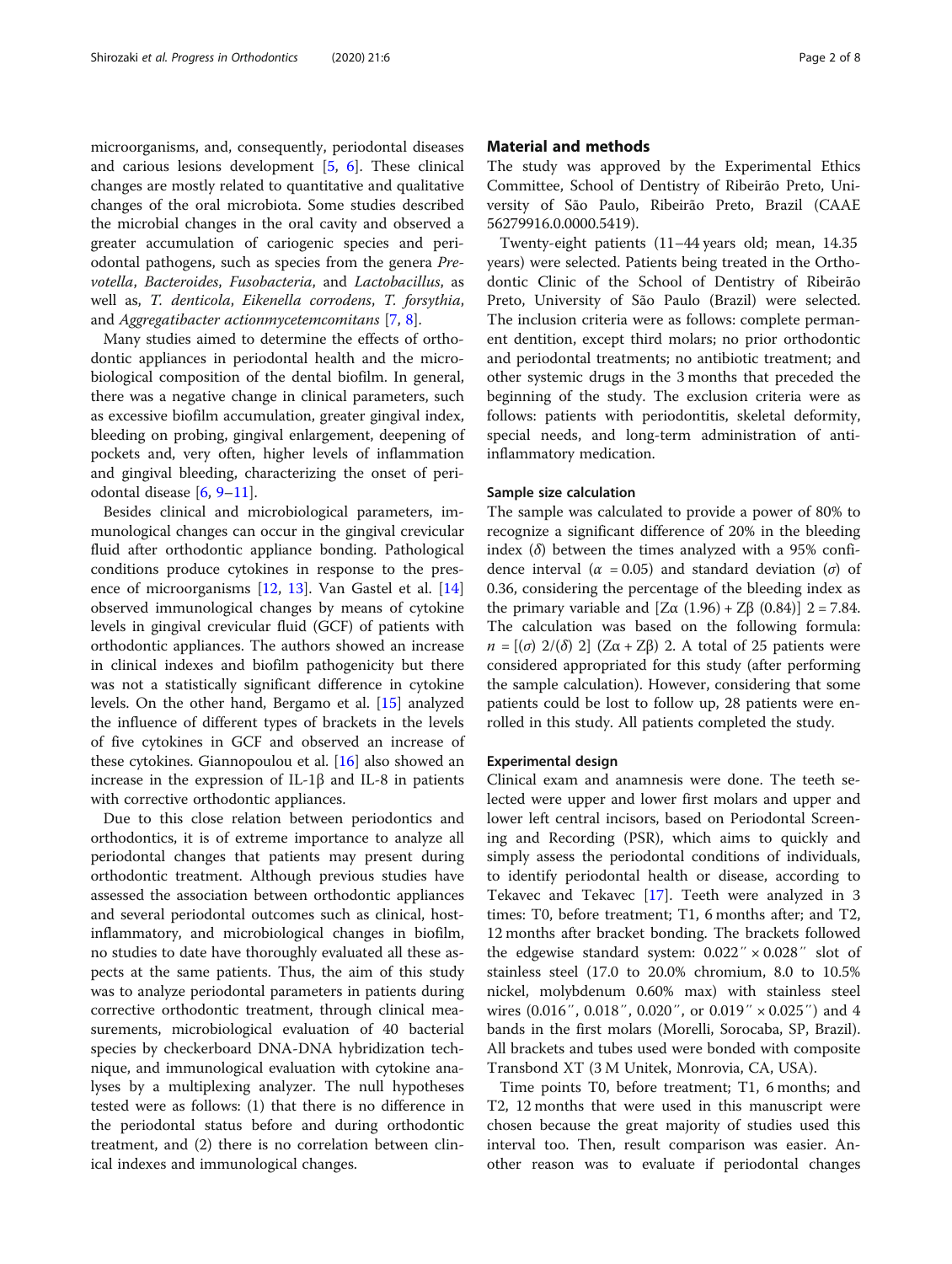<span id="page-2-0"></span>observed in 6 months were maintained in 12 months. Some patients have difficulties to clean appliances in the beginning of treatment. However, after some time they improve their buccal hygiene and obviously the periodontal conditions improve as well. Thornberg et al. [[18\]](#page-7-0) analyzed 8 periodontal pathogens before, during, and after orthodontic treatment and observed that 6 of them presented higher counts after 6 months of treatment. These authors stated that 12 months later the levels of these species returned to pre-treatment levels.

# Clinical measurements

Plaque index (PI) was assessed [\[19](#page-7-0)] in each patient and determined by the percentage of teeth surfaces with plaque deposits. Six sites were analyzed per tooth (mesiobuccal, buccal, distobuccal, distolingual, lingual, and mesiolingual). Bleeding on probing (BOP) [[20](#page-7-0)] was assessed in the same regions and considered positive when it occurred within 20 s after insertion of the probe for PI evaluation. The width of keratinized gingiva was measured as the distance from the free gingival margin to the mucogingival junction in the selected teeth of each quadrant with millimeter probe.

Kappa index was used to evaluate the examiner calibration on clinical periodontal parameter collection in order to calculate the intra-examiner agreement. The Kappa coefficient greater than or equal to 0.85 was used for examiner calibration. Ten patients, each one showing at least 2 pairs of contralateral multi-rooted teeth, were selected to calibrate the examiner. Each patient was evaluated on 2 separate occasions, 48 h apart in order to obtain the intraexaminer reliability through the Kappa index.

# Microbiological evaluation

Subgingival biofilm samples were collected from each selected tooth at T0, T1, and T2 with individual sterile Gracey curettes. The samples were immediately placed in sterile Eppendorf tubes containing 150 μL of buffer solution (10 mM Tris-HCl, 1 mM EDTA, pH 7.6—TE solution). One hundred microliters of NaOH were added for stabilization of bacterial DNA. The eppendorfs were freezed at − 80 °C. Counts of 40 bacterial species (Table 1) were assessed in each sample, using the checkerboard DNA-DNA hybridization technique, according to Socransky et al. [[21\]](#page-7-0) and Mestnik et al. [[22](#page-7-0)].

# Checkerboard DNA-DNA hybridization

After collection, the samples were immediately placed in separate Eppendorf tubes containing 0.15 ml of TE (10 mM Tris-HCl, 1 mM EDTA, pH 7.6), and 100 μl of 0.5 M NaOH was added to each tube. Subsequently, the samples were boiled for 10 min and neutralized using 0.8 ml of 5 M ammonium acetate. The released DNA was then placed into the extended slots of a Minislot 30

Table 1 Bacterial species strains used on checkerboard DNA-DNA hybridization technique

| Species                                 | <b>Strain</b>     |  |
|-----------------------------------------|-------------------|--|
| Actinomyces naeslundii I                | 12104*            |  |
| Streptococcus constellatus              | 27823*            |  |
| Eubacterium nodatum                     | 33099*            |  |
| Porphyromonas gingivalis                | 33277*            |  |
| A actinomycetencomitans $(a + b)$       | 43817* + 29523*   |  |
| F.n. (sp. vicentii)                     | 49256*            |  |
| Campylobacter rectus                    | 33238*            |  |
| Treponema socranskii                    | S1                |  |
| Eubacterium saburreum                   | 33271*            |  |
| *Parvimonas micra                       | 33270*            |  |
| Veillonella parvula                     | 10790*            |  |
| Actinomyces oris                        | 43146*            |  |
| Streptococcus anginosus                 | 33397*            |  |
| Streptococcus sanguinis                 | 10556*            |  |
| Actinomyces gerencseriae                | 23860*            |  |
| Streptococcus oralis                    | 35037*            |  |
| Capnocytophaga ochracea                 | 33596*            |  |
| Actinomyces israelli                    | 12102*            |  |
| Streptococcus intermedius               | 27335*            |  |
| Treponema denticola                     | $B1\P$            |  |
| Prevotella nigrescens                   | 33563*            |  |
| Actinomyces odontolyticus I             | 17929*            |  |
| F.n. (sp. polymorphum)                  | 10953*            |  |
| Campylobacter showae                    | 51146*            |  |
| Fusobacterium periodonticum             | 33693*            |  |
| Neisseria mucosa                        | 19696*            |  |
| Fusobacterium nucleatum (sp. nucleatum) | 25586*            |  |
| Capnocytophaga gingivalis               | 33624*            |  |
| Streptococcus gordonii                  | 10558*            |  |
| Tannerella forsythia                    | 43037*            |  |
| Selenomonas noxia                       | 43541*            |  |
| Propionybacterium acnes (I + II)        | $11827* + 11828*$ |  |
| Prevotella melaninogenica               | 25845*            |  |
| Streptococcus mitis                     | 49456*            |  |
| Eikenella corrodens                     | 23834*            |  |
| Gemella morbillorum                     | 27824*            |  |
| Capnocytophaga sputigena                | 33612*            |  |
| Leptotrichia buccalis                   | 14201*            |  |
| Campylobacter gracilis                  | 33236*            |  |
| Prevotella intermedia                   | 25611*            |  |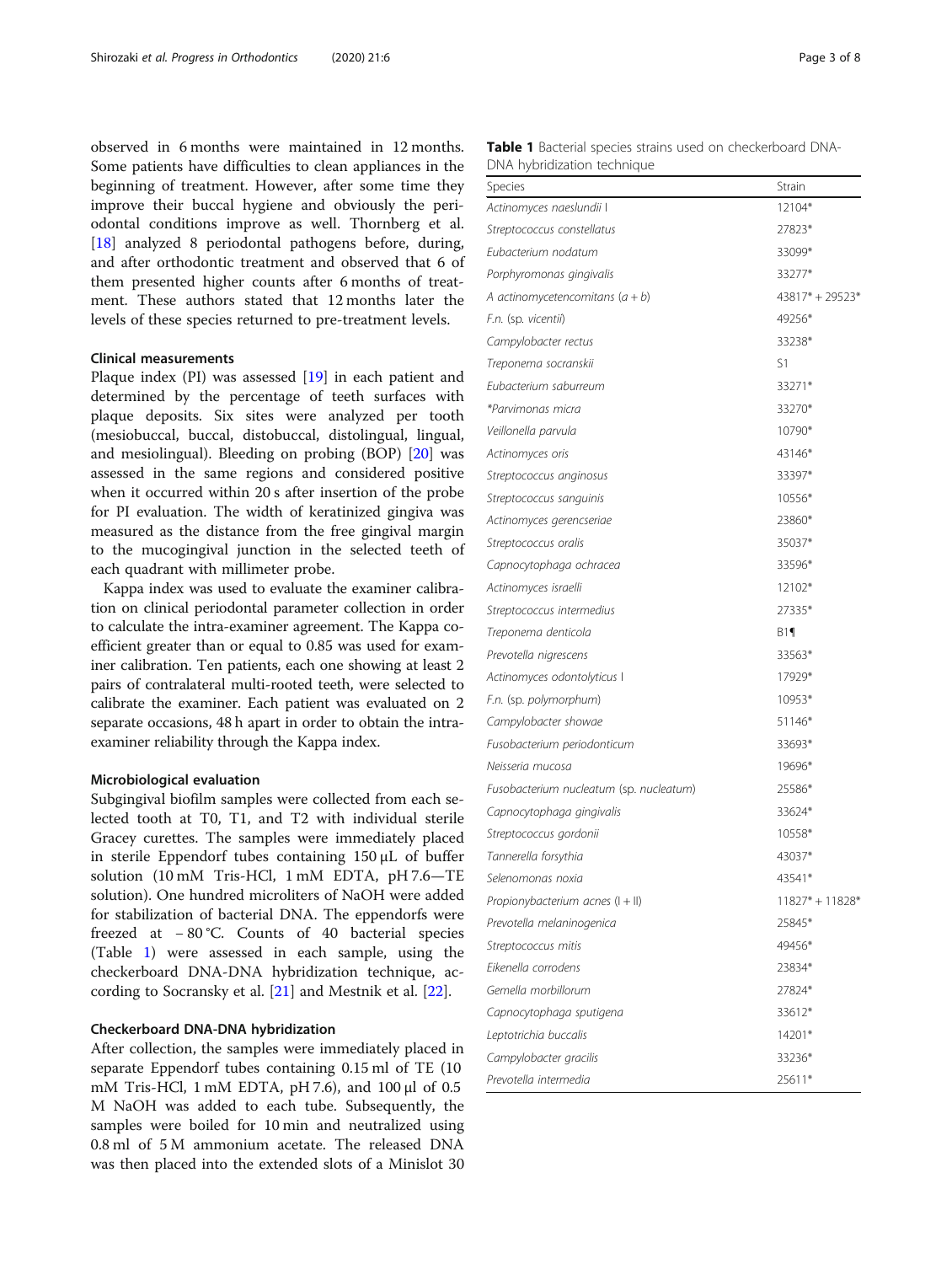<span id="page-3-0"></span>apparatus (Immunetics, Cambridge, MA, USA), concentrated on a 15/15 cm positively charged nylon membrane (Boehringer Mannheim, Indianapolis, IN, USA) and fixed to the membrane by baking it at 1200 °C for 20 min. The membrane was placed in a Miniblotter 45 (Immunetics) with the lanes of DNA at 90° to the lanes of the device. Digoxigenin-labeled whole genomic DNA probes for 40 bacterial species (Table [1\)](#page-2-0) were hybridized in individual lanes of the Miniblotter. After hybridization, the membranes were washed at high stringency and the DNA probes were detected using the antibody to digoxigenin conjugated with alkaline phosphatase and chemiluminescence detection. The last 2 lanes in each run contained standards at concentrations of  $10^5$  and  $10^6$  cells of each species. Signals were evaluated visually by comparison with the standards for the test species on the same membrane by a calibrated examiner ( $k$  test = 93%). They were recorded as follows: 0, not detected;  $1, <10^5$  cells;  $2, \sim 10^5$  cells;  $3, 10^5\text{--}10^6$ cells; 4,  $\sim$  10<sup>6</sup> cells; and 5,  $>$  10<sup>6</sup> cells. The sensitivity of this assay was adjusted to allow detection of  $10<sup>4</sup>$  cells of a given specie by adjusting the concentration of each DNA probe. The mean counts  $(10^5 \text{ cells})$  of individual bacterial species were averaged within each subject and then across subjects. The percentage of the total DNA probe counts was determined initially in each site, then per subject, and averaged across subjects in the 2 groups at each time point. The sum of the individual mean proportion was computed for each microbial complex described by Socransky et al. [[1\]](#page-7-0).



# Immunological evaluation

The gingival crevicular fluid was collected using filter paper strips (Periopaper, Oraflow, Inc., Amityville, NY, USA). The strips were placed in the gingival sulcus for 30 s, stored in Eppendorf, and freezed at − 80 °C.

The amount of total protein of each sample was analyzed by conventional enzyme immunoassays (ELISA), with commercially available kits (DC™ Protein Assay, Bio-Rad Laboratories, Inc., Berkeley, CA, USA) following the manufacturer's instructions. The colorimetric read was done by spectrophotometry in 650 nm (TP-Reader, ThermoPlate®, Brazil) and the values registered in ng/μL.

The quantification of cytokine levels (TNF-α, IL-1β, and MMP-8) was performed with commercially available kits (Milliplex TM Map, Merck Millipore Headquarters, Billerica, MA, USA) and the multiplexing analyzer MAGPIX® (Luminex Corporation, Austin, TX, USA), following the manufacturer's instructions. All the samples were analyzed individually and the levels of cytokines were estimated from the standard curve using a fiveparameter polynomial equation with the software xPO-NENT® (Luminex Corporation, Austin, TX, USA).

# Statistical analysis

Clinical, microbiological, and immunological parameters were computed for each patient and then averaged. The significance of differences in clinical and microbiological parameters was evaluated using non-parametric methods since the distribution of the variables was not normal. The significance of differences among the three time points was analyzed by Friedman test. When significant difference was achieved, the Wilcoxon test was performed with Bonferroni correction to detect where the difference was. In the statistical analysis of the immunological parameters, the conversion of the data into logarithm was used to compare the cytokine levels between the time points. This was conducted in order to reduce the dispersion and to normalize the variables. After the conversion, ANOVA method was applied for repeated measurements. The Spearman correlation coefficient was used for correlation between clinical indexes and cytokine levels. The level of significance adopted for all analyses was 5%.

# Results

Mean clinical data obtained in the three evaluated periods are presented in Table [2.](#page-4-0) For PI, mean values were higher at T1 (70.58%) and at T2 (83.23%) when compared with T0 ( $p < .001$ ), but this difference was not statistically significant between T1 and T2. There was a statistically significant increase in the percentage of sites showing BOP from T0 to T1 ( $p = .05$ ). No statistically significant differences were observed in the width of keratinized gingiva between the times ( $p = 0.97$ ).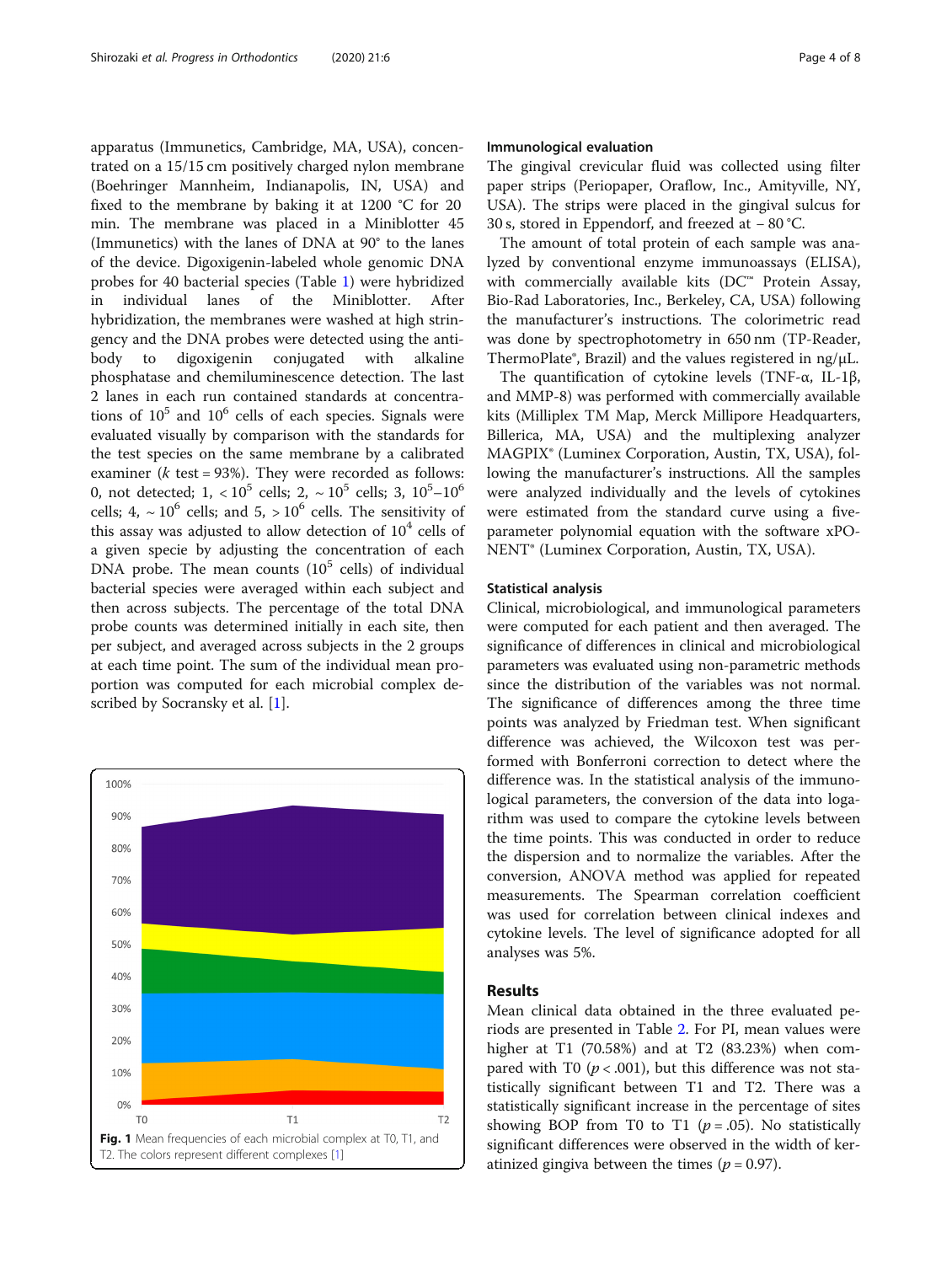|                              | Means $(\%) \pm$ standard deviation |                            |                             | $p$ value |
|------------------------------|-------------------------------------|----------------------------|-----------------------------|-----------|
|                              | TO                                  |                            |                             |           |
| Plaque index                 | $24.44 \pm 11.56^a$                 | $70.58 \pm 28.56^{\circ}$  | $83.23 \pm 12.30^{bc}$      | p < 0.001 |
| Bleeding on probing          | $4.54 + 4.98$ <sup>a</sup>          | $7.97 + 5.04^b$            | $6.20 + 4.09$ <sup>ab</sup> | p < 0.016 |
| Width of keratinized gingiva | $4.29 \pm 0.66^a$                   | $4.33 + 0.84$ <sup>a</sup> | $4.29 + 0.78$ <sup>a</sup>  | <b>NS</b> |

<span id="page-4-0"></span>Table 2 Means and standard deviations of clinical parameters at T0, T1, and T2 (baseline, 6 and 12 months) of orthodontic treatment

NS no significant difference. Different letters indicate a significant difference between the three times (Wilcoxon test)

In the microbiological analyses, over the course of the study, it was observed an increase in Actinomyces species (blue group), yellow and purple complexes, and a decrease in the proportions of orange, green, and "other" complexes. However, this variation was not statistically significant ( $p > 0.05$ ). On the other hand, the red complex species (T. forsythia, P. gingivalis, and T. denticola) showed a significant increase in proportions between T0 and T2 ( $p < 0.05$ ). Figure [1](#page-3-0) presents the mean proportions of the microbial complexes at the three periods that were analyzed.

Figure [2](#page-5-0) presents the mean total counts  $(10^5)$  of the 40 bacterial species analyzed in the 3 periods (T0, T1, and T2). Nine species changed significantly in levels over the course of the study. Between T0 and T1, there was a decrease in *Campylobacter rectus* ( $p = 0.006$ ), *Prevotella* nigrescens ( $p = 0.05$ ), and *Fusobacterium periodonticum*  $(p = 0.001)$ . Between T0 and T2, there was a statistically significant increase of *P. gingivalis* ( $p = 0.01$ ), *S. interme*dius ( $p = 0.02$ ), S. gordonii ( $p = 0.006$ ), and S. mitis ( $p = 0.02$ ) 0.01), and a decrease in  $F$  nuc ss nucleatum,  $F$  nuc ss polymorphum, P nigrescens, and F periodonticum ( $p <$ 0.001,  $p = 0.001$ ,  $p = 0.02$ , and  $p = 0.001$ , respectively). Only C. rectus ( $p = .003$ ) and Streptococcus gordonii ( $p =$ 0.05) increased significantly between T1 and T2 ( $p <$ 0.05).

Table [3](#page-6-0) presents the cytokine levels (pg/mL). In general, after the beginning of orthodontic treatment, IL-1β and TNF-α increased at T1 and T2, while MMP-8 decreased; however, all these changes were not statistically significant.

The Spearman correlation coefficient revealed a moderate positive association between BOP and IL-1 $\beta$  (r = 0.4,  $p = 0.04$ ) at T0. At T2, BOP presented moderate positive correlations with IL-1β ( $r = 0.49$ ,  $p = -.01$ ) and TNF- $\alpha$  ( $r = 0.39$ ,  $p = 0.05$ ).

# **Discussion**

The results of the present study showed that patients under orthodontic treatment had a statistically significant increase in PI over a time period of 1 year. These data are in accord to those reported by Abbate et al. [[23\]](#page-7-0) who analyzed patients with conventional metallic brackets and observed a significant increase in PI at 6 and 12 months after the beginning of treatment. The greater variations were observed in the first 6 months. In addition, a continuous increase in BOP with a significant difference between 6 and 12 months was observed. In the present study, the percentage of sites with BOP also slightly increased at 6 months, but decreased afterwards. The data for plaque accumulation is very important because biofilm accumulation and poor oral hygiene are associated with poor periodontal conditions, and the orthodontic appliances are considered aggravating factors for periodontal health, which, as a consequence, worsening the periodontal clinical indexes [\[6](#page-7-0), [24](#page-7-0), [25](#page-7-0)].

The microbiological findings showed a progressive increase in the mean proportions of the red complex pathogens and in the levels of P. gingivalis from baseline to 12 months. These data are in accordance with Liu et al.  $[26]$  $[26]$  who found higher mean counts of *P. gingivalis* in a group of orthodontic patients compared with a control group, without orthodontic treatment. Also, in agreement with our findings, Bergamo et al. [\[27](#page-7-0)] observed that patients with self-ligating brackets presented a higher incidence of bacteria of the orange and red complexes 60 days after bracket bonding.

In 2009, Thornberg et al. [[18\]](#page-7-0) analyzed 8 periodontal pathogens before, during, and after orthodontic treatment and observed that 6 of them presented higher counts after 6 months of treatment. These authors stated that 12 months later the levels of these species returned to pre-treatment levels. In the present study, among 40 bacterial species, 9 presented statistically significant differences over the course of the study. The majority of the other species evaluated also presented an increase in levels at the 12 months' time point, but without statistically significance. The exception was C. rectus and F. nucleatum, which showed a significant decrease at T1 and T2, respectively.

According to several studies, the association between periodontitis and high levels of IL-1β, TNF-α, and MMP-8 in the GCF is well established [[13,](#page-7-0) [28](#page-7-0)–[31](#page-7-0)]. However, few studies to date analyzed patients with periodontal health and diseases subjected to corrective orthodontic treatment. Gong et al. [\[10\]](#page-7-0) demonstrated higher levels of IL-1β in a group with gingival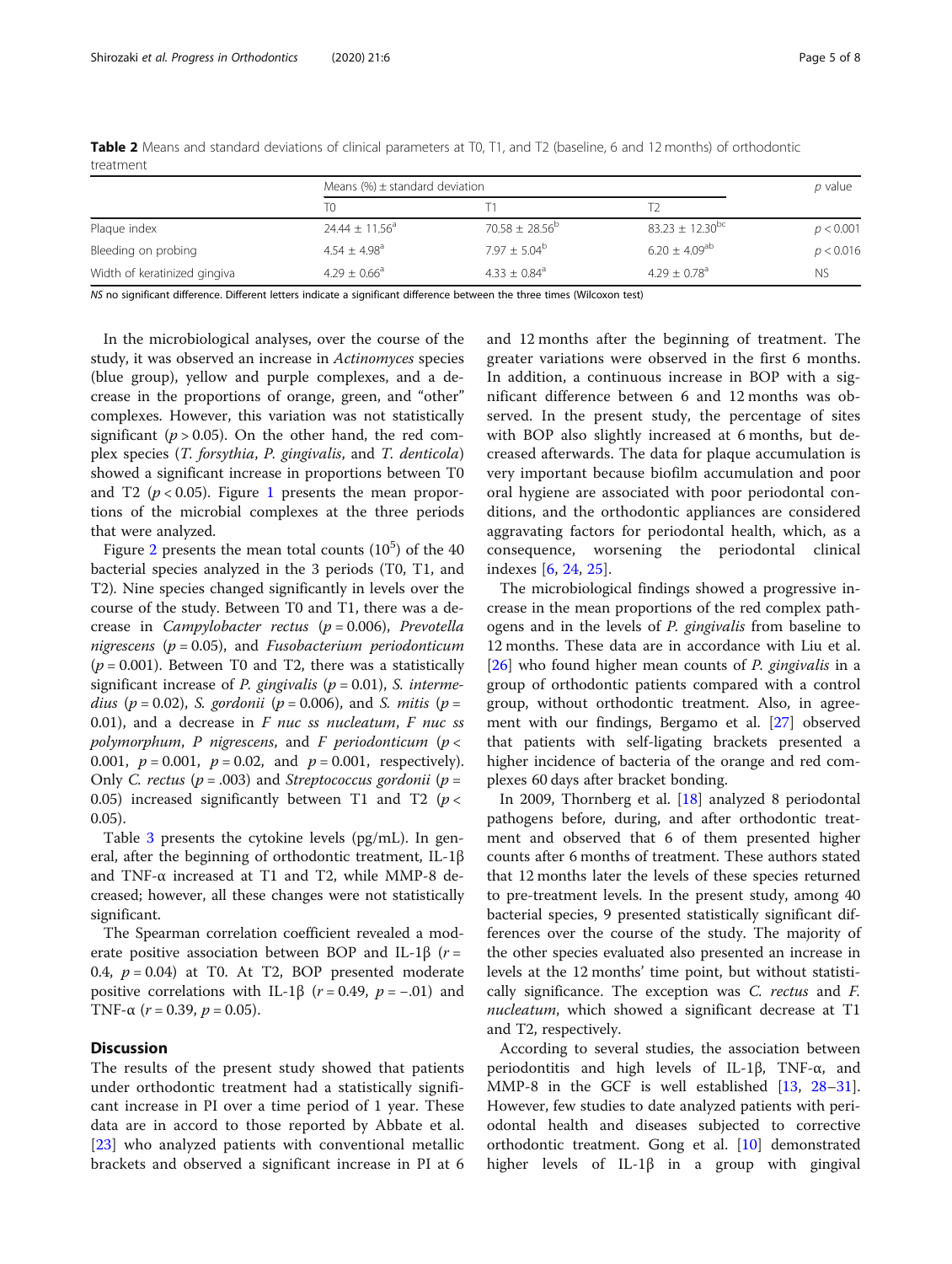enlargement associated with orthodontic treatment in comparison with a control group, periodontally healthy. The authors considered IL-1β a risk factor for the development of gingival enlargement. In the present study, the levels of the cytokines evaluated did not vary significantly between time points.

Giannopoulou et al. [[16](#page-7-0)] showed a statistically significant increase in levels of IL-1β and IL-8 in an orthodontic group, compared with the non-orthodontic treatment group, although no significant changes were observed in PI. There was also a positive association between IL-1β levels and the presence of BOP. In the present study,

<span id="page-5-0"></span>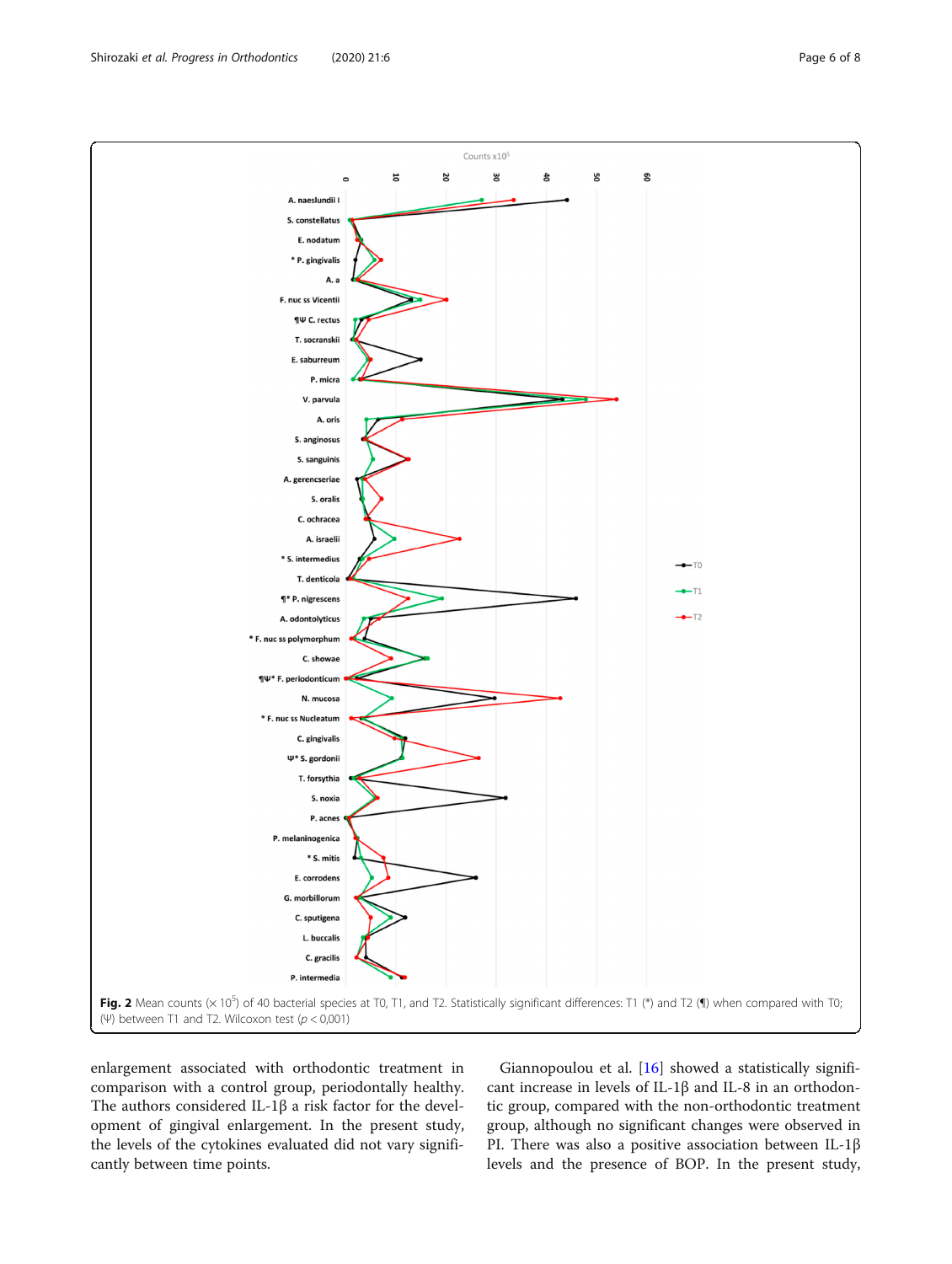|             | Means $\pm$ standard deviation |                     |                     | $p$ value       |
|-------------|--------------------------------|---------------------|---------------------|-----------------|
|             | T0                             |                     |                     |                 |
| $IL-1\beta$ | $1.1109 \pm 0.6558$            | $1.1558 \pm 0.6423$ | $1.3411 \pm 0.6259$ | $p = 0.38$ , NS |
| $TNF-a$     | $0.3426 \pm 0.3392$            | $0.4677 \pm 0.3179$ | $0.4707 \pm 0.3044$ | $p = 0.19$ , NS |
| MMP-8       | $3.8683 \pm 1.0388$            | $3.8500 \pm 1.0735$ | $3.8481 \pm 1.5249$ | $p = 0.99$ , NS |

<span id="page-6-0"></span>Table 3 Cytokine levels (pg/mL) in the gingival crevicular fluid (means  $\pm$  standard deviation); log expression, at T0, T1, and T2; and baseline, 6 and 12 months

although the cytokine levels did not vary significantly throughout the study, there was a moderate association between BOP and IL-1 $\beta$  ( $r = 0.4$ ,  $p = 0.04$ ) at the beginning of the study. At 12 months, BOP presented positive correlation with IL-1β ( $r = 0.49$ ,  $p = 0.01$ ) and with TNF- $\alpha$  (r = 0.39, p = 0.05).

This study showed some findings on cytokine levels in GCF and bacterial species that have not been previously examined. However, it should be considered that assays on GCF are highly variable due to many challenges, and the lack of statistical findings may be a reflection of this variability and inadequate sample size.

In the present study, it was possible to observe that most of the significant changes were in the clinical parameters which can be improved with good oral hygiene instruction during orthodontic treatment. In addition, previous studies concluded that clinical indexes and microbiological parameters in dental crowding are greater than in aligned teeth [[32](#page-7-0)]. Sim et al. [[33\]](#page-7-0) observed that the orthodontic treatment group exhibited a lower prevalence of periodontitis compared with the non-orthodontic treatment group, what may due to the fact that tooth alignment that facilitates oral hygiene. However, Agrawal et al. [[34](#page-7-0)] concluded that orthodontic treatment can cause damages to the periodontium, not just in biofilm accumulation and gingival inflammation but also in attachment loss that can occur due to other factors such as tooth extraction and canine movement, tooth movement, incisors inclination, and occlusal trauma during treatment. Also, other factors can interfere with periodontal tissues, such as heavy orthodontic forces and tooth movement which may reduce the alveolar bone thickness and interdental alveolar bone [[35,](#page-7-0) [36\]](#page-7-0).

To the best of our knowledge, this is the first study that evaluated changes in clinical parameters, microbiological profile, and host factors during orthodontic treatment, analyzing changes that occur between time periods, and considering the patient as his own control. However, this study presents some limitations: (1) Absence of data after the end of the orthodontic treatment in order to verify if the periodontal changes occurred up to 1 year would be maintained or would return to normality. (2) Patient/treatment level variables could potentially confound outcomes and regression models for accounting for confounders should be used. (3) This is a

single center study, and the findings should be considered generalizable and externally valid with caution.

# Conclusion

The null hypothesis was rejected. Corrective orthodontic treatment caused clinical periodontal alterations regarding biofilm accumulation and gingival bleeding, with alteration of periodontal pathogens.

# Abbreviations

BOP: Bleeding on probing; GCF: Gingival crevicular fluid; IL: Interleukin; PI: Plaque index; TNF: Tumor necrosis factor

#### Acknowledgements

None

# Authors' contributions

MUS, LABS, ABNJ, and RABS conceptualized and designed the study, interpreted and elaborated the results, drafted the initial manuscript, revised the manuscript critically for important intellectual content, and approved the final manuscript as submitted. MUS, FLR, and MRM carried out clinical procedures, assisted in the microbiological and immunological analyses, reviewed, and approved the final manuscript as submitted. MUS, MPL, and ADR carried out microbiological and immunological analyses, took responsibility for statistical analysis, reviewed, and approved the final manuscript as submitted. MF took responsibility for checkerboard DNA-DNA hybridization analysis, reviewed, and approved the final manuscript as submitted.

# Funding

None

### Availability of data and materials

The datasets analyzed during the current study are available from the first author (MUS) on reasonable request.

# Ethics approval and consent to participate

The study was approved by the Experimental Ethics Committee, School of Dentistry of Ribeirão Preto, University of São Paulo, Ribeirão Preto, Brazil (CAAE 56279916.0.0000.5419). All participants of the study signed a consent form.

#### Consent for publication

Not applicable

# Competing interests

The authors declare that they have no competing interests.

# Author details

<sup>1</sup> Department of Pediatric Dentistry, School of Dentistry of Ribeirão Preto University of São Paulo, Avenida do Café S/N, Ribeirão Preto, SP 14040-904, Brazil. <sup>2</sup> Department of Oral and Maxillofacial Surgery and Periodontology, School of Dentistry of Ribeirao Preto, University of São Paulo, Avenida do Café S/N, Ribeirão Preto, SP 14040-904, Brazil. <sup>3</sup>Department of Periodontology, Guarulhos University, Guarulhos, SP, Brazil.